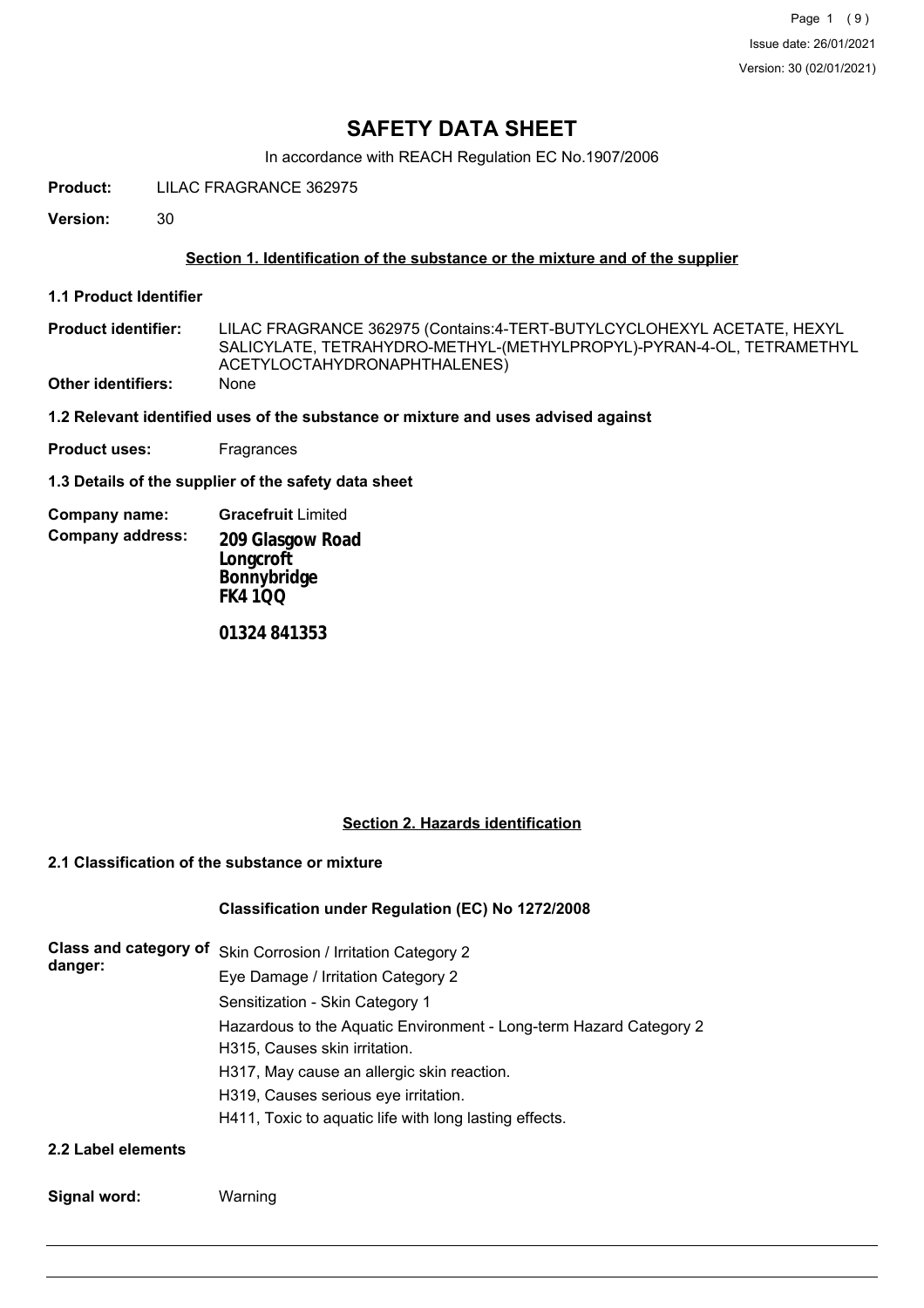Page 2 (9) Issue date: 26/01/2021 Version: 30 (02/01/2021)

# **SAFETY DATA SHEET**

In accordance with REACH Regulation EC No.1907/2006

| <b>Product:</b>              | LILAC FRAGRANCE 362975                                                                                                                                                                                                                                                                                                                                                                                                                                                                                                                                                                                                                                                                                                                                                                                                                                                               |  |
|------------------------------|--------------------------------------------------------------------------------------------------------------------------------------------------------------------------------------------------------------------------------------------------------------------------------------------------------------------------------------------------------------------------------------------------------------------------------------------------------------------------------------------------------------------------------------------------------------------------------------------------------------------------------------------------------------------------------------------------------------------------------------------------------------------------------------------------------------------------------------------------------------------------------------|--|
| Version:                     | 30                                                                                                                                                                                                                                                                                                                                                                                                                                                                                                                                                                                                                                                                                                                                                                                                                                                                                   |  |
| <b>Hazard statements:</b>    | H315, Causes skin irritation.<br>H317, May cause an allergic skin reaction.<br>H319, Causes serious eye irritation.<br>H411, Toxic to aquatic life with long lasting effects.                                                                                                                                                                                                                                                                                                                                                                                                                                                                                                                                                                                                                                                                                                        |  |
| Supplemental<br>Information: | EUH208, Contains 3-(O&P-ETHYLPHENYL)-2,2-DIMETHYLPROPIONALDEHYDE,<br>CYCLAMEN ALDEHYDE, DELTA-DAMASCONE, ETHOXY-METHOXYMETHYL-PHENOL,<br>ETHYL LINALOOL, HELIOTROPINE, LINALYL ACETATE. May produce an allergic reaction.                                                                                                                                                                                                                                                                                                                                                                                                                                                                                                                                                                                                                                                            |  |
| Precautionary<br>statements: | P261, Avoid breathing vapour or dust.<br>P264, Wash hands and other contacted skin thoroughly after handling.<br>P272, Contaminated work clothing should not be allowed out of the workplace.<br>P273, Avoid release to the environment.<br>P280, Wear protective gloves/eye protection/face protection.<br>P302/352, IF ON SKIN: Wash with plenty of soap and water.<br>P305/351/338, IF IN EYES: Rinse cautiously with water for several minutes. Remove contact<br>lenses, if present and easy to do. Continue rinsing.<br>P333/313, If skin irritation or rash occurs: Get medical advice/attention.<br>P337/313, If eye irritation persists: Get medical advice/attention.<br>P362, Take off contaminated clothing and wash before reuse.<br>P391, Collect spillage.<br>P501, Dispose of contents/container to approved disposal site, in accordance with local<br>regulations. |  |



**Pictograms:**

**Other hazards:** Hydrocarbon Concentration %: 0.000%

# **Section 3. Composition / information on ingredients**

# **3.2 Mixtures**

#### **Contains:**

| <b>Name</b>                                                                     | <b>CAS</b> | EC        | <b>REACH Registration</b><br>No. | $\frac{9}{6}$ | <b>Classification for</b><br>(CLP) 1272/2008 |
|---------------------------------------------------------------------------------|------------|-----------|----------------------------------|---------------|----------------------------------------------|
| 4-TERT-<br><b>IBUTYLCYCLOHEXYL</b><br><b>IACETATE</b>                           | 32210-23-4 | 250-954-9 | 01-2119976286-24-xxxx            | $5 - 10%$     | <b>ISS 1B:H317 -</b>                         |
| <b>ITETRAHYDRO-</b><br><b>IMETHYL-</b><br>(METHYLPROPYL)-<br><b>IPYRAN-4-OL</b> | 63500-71-0 | 405-040-6 | 01-0000015458-64-xxxx            | $5 - 10%$     | EDI 2:H319 .-                                |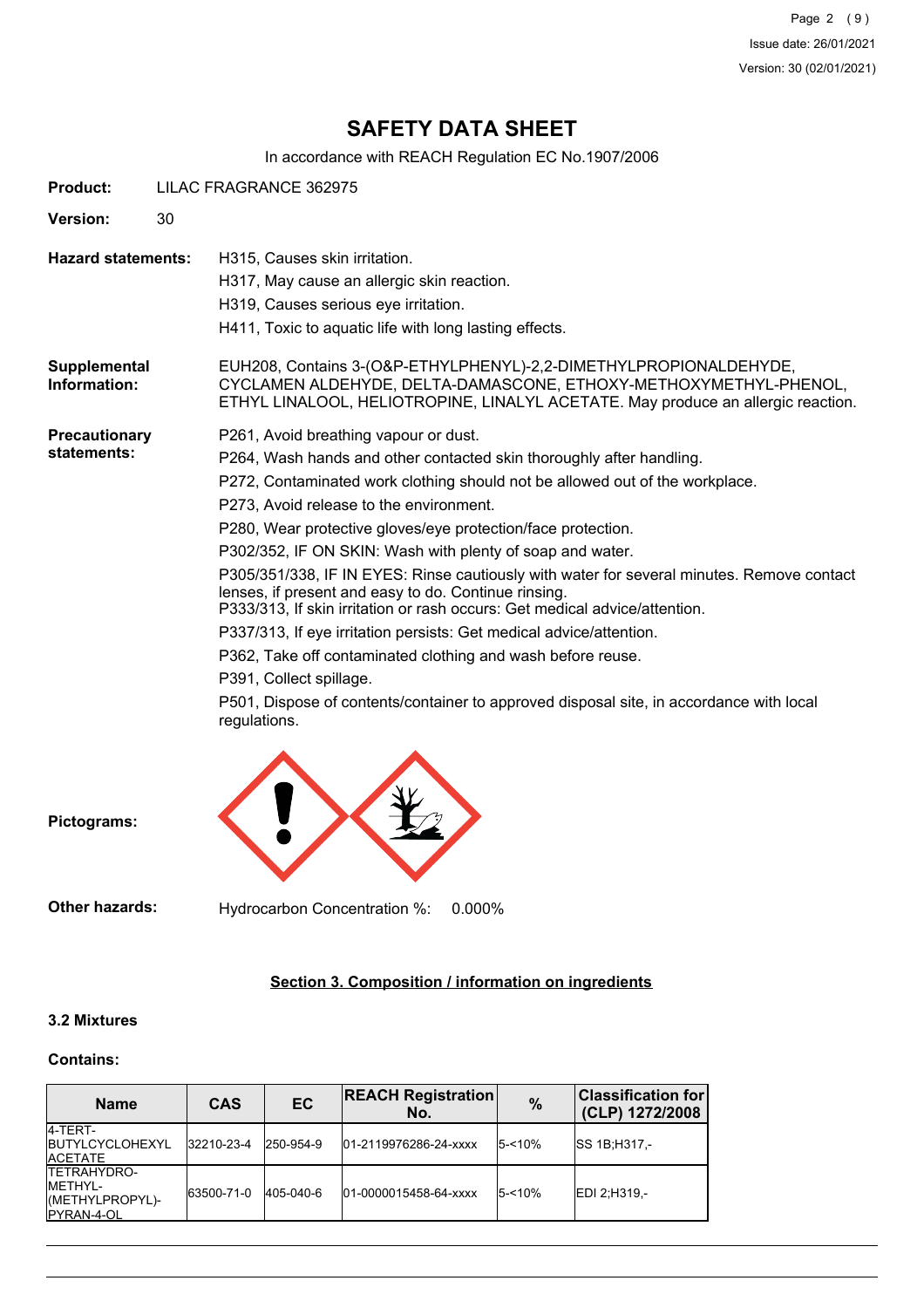Page 3 (9) Issue date: 26/01/2021 Version: 30 (02/01/2021)

# **SAFETY DATA SHEET**

In accordance with REACH Regulation EC No.1907/2006

**Product:** LILAC FRAGRANCE 362975

#### **Version:** 30

| <b>ITETRAMETHYL</b><br>ACETYLOCTAHYDRON 68155-66-8,<br><b>APHTHALENES</b>    | 54464-57-2.<br>68155-67-9  | $259 - 174 - 3$<br>268-978-3,<br>268-979-9.<br>915-730-3 | 01-2119489989-04-xxxx | 1-<5%       | SCI 2-SS 1B-EH C1;<br>H315-H317-H410,-                      |
|------------------------------------------------------------------------------|----------------------------|----------------------------------------------------------|-----------------------|-------------|-------------------------------------------------------------|
| PHENETHYL<br>ALCOHOL                                                         | 60-12-8                    | 200-456-2                                                | 01-2119963921-31-xxxx | $1 - 5%$    | ATO 4-EDI 2:H302-<br>H319.-                                 |
| <b>I</b> HEXYL SALICYLATE                                                    | 6259-76-3                  | 228-408-6                                                | 01-2119638275-36-xxxx | $1 - 5%$    | SCI 2-SS 1-EH A1-EH<br>C1;H315-H317-H410,-                  |
| IPHENYLISOXANOL                                                              | 55066-48-3                 | 259-461-3                                                | 01-2119969446-23-xxxx | $1 - 5%$    | ATO 4:H302.-                                                |
| <b>I</b> ETHYL LINALOOL                                                      | 10339-55-6                 | 233-732-6                                                | 01-2119969272-32-xxxx | $1 - 5%$    | <b>SCI 2-EDI 2-SS 1B:</b><br>H315-H317-H319,-               |
| $(E)-4-(2,6,6-$<br>TRIMETHYL-1-<br>CYCLOHEXEN-1-YL)-3-<br><b>BUTEN-2-ONE</b> | 79-77-6                    | 201-224-3                                                |                       | 1-<5%       | EH C2:H411.-                                                |
| $2-T -$<br><b>IBUTYLCYCLOHEXYLO</b><br><b>XYBUTANOL</b>                      | 139504-68-0                | 412-300-2                                                | 01-0000015959-52-xxxx | 1-<5%       | EDI 2-EH C2:H319-<br>H411.-                                 |
| <b>BENZYL ACETATE</b>                                                        | $140 - 11 - 4$             | 205-399-7                                                |                       | $1 - 5%$    | EH C3;H412,-                                                |
| <b>ILINALYL ACETATE</b>                                                      | 115-95-7                   | 204-116-4                                                | 01-2119454789-19-xxxx | $1 - 5%$    | <b>SCI 2-EDI 2-SS 1B:</b><br>H315-H317-H319,-               |
| <b>ITRIMETHYL-1-</b><br>CYCLOHEXENYLBUTA 17283-81-7<br>N-2-ONE               |                            | 241-318-1                                                |                       | $1 - 5%$    | EH C2:H411.-                                                |
| IETHYL<br><b>TRIMETHYLCYCLOPE</b><br><b>INTENE BUTENOL</b>                   | 28219-61-6,<br>106185-75-5 | 248-908-8                                                | 01-2119529224-45-xxxx | $1 - 5%$    | EDI 2-EH C2:H319-<br>H411.-                                 |
| IVANILLIN                                                                    | 121-33-5                   | 204-465-2                                                |                       | $1 - 5%$    | EDI 2;H319,-                                                |
| <b>CYCLAMEN</b><br><b>ALDEHYDE</b>                                           | 103-95-7                   | 203-161-7                                                | 01-2119970582-32-xxxx | $0.1 - 1\%$ | <b>SCI 2-SS 1B-EH C3:</b><br>H315-H317-H412,-               |
| 3-(O&P-<br>ETHYLPHENYL)-2,2-<br>IDIMETHYLPROPIONAL 167634-15-5<br>DEHYDE     | 67634-14-4.                | 266-818-7.<br>266-819-2                                  | 01-2120758796-34-xxxx | $0.1 - 1\%$ | SCI 2-SS 1B-EH A1-<br>EH C2:H315-H317-<br>H400-H411,-       |
| <b>HELIOTROPINE</b>                                                          | 120-57-0                   | 204-409-7                                                |                       | $0.1 - 1%$  | SS 1B; H317,-                                               |
| ETHOXY-<br><b>IMETHOXYMETHYL-</b><br>PHENOL                                  | 5595-79-9                  | 447-640-0                                                | 01-0000018892-61-xxxx | $0.1 - 1\%$ | ATO 4-SS 1B;H302-<br>H317.-                                 |
| <b>DELTA-DAMASCONE</b>                                                       | 57378-68-4                 | 260-709-8                                                |                       | < 0.1%      | ATO 4-SCI 2-SS 1A-<br>EH A1-EH C1;H302-<br>H315-H317-H410,- |

# **Substances with Community workplace exposure limits:**

Not Applicable

**Substances that are persistent, bioaccumulative and toxic or very persistent and very bioaccumulative, greater than 0.1%:**

Not Applicable

# **Section 4. First-aid measures**

# **4.1 Description of first aid measures**

IF ON SKIN: Wash with plenty of soap and water.

IF IN EYES: Rinse cautiously with water for several minutes. Remove contact lenses, if present and easy to do. Continue rinsing.

# **4.2 Most important symptoms and effects, both acute and delayed**

Causes skin irritation.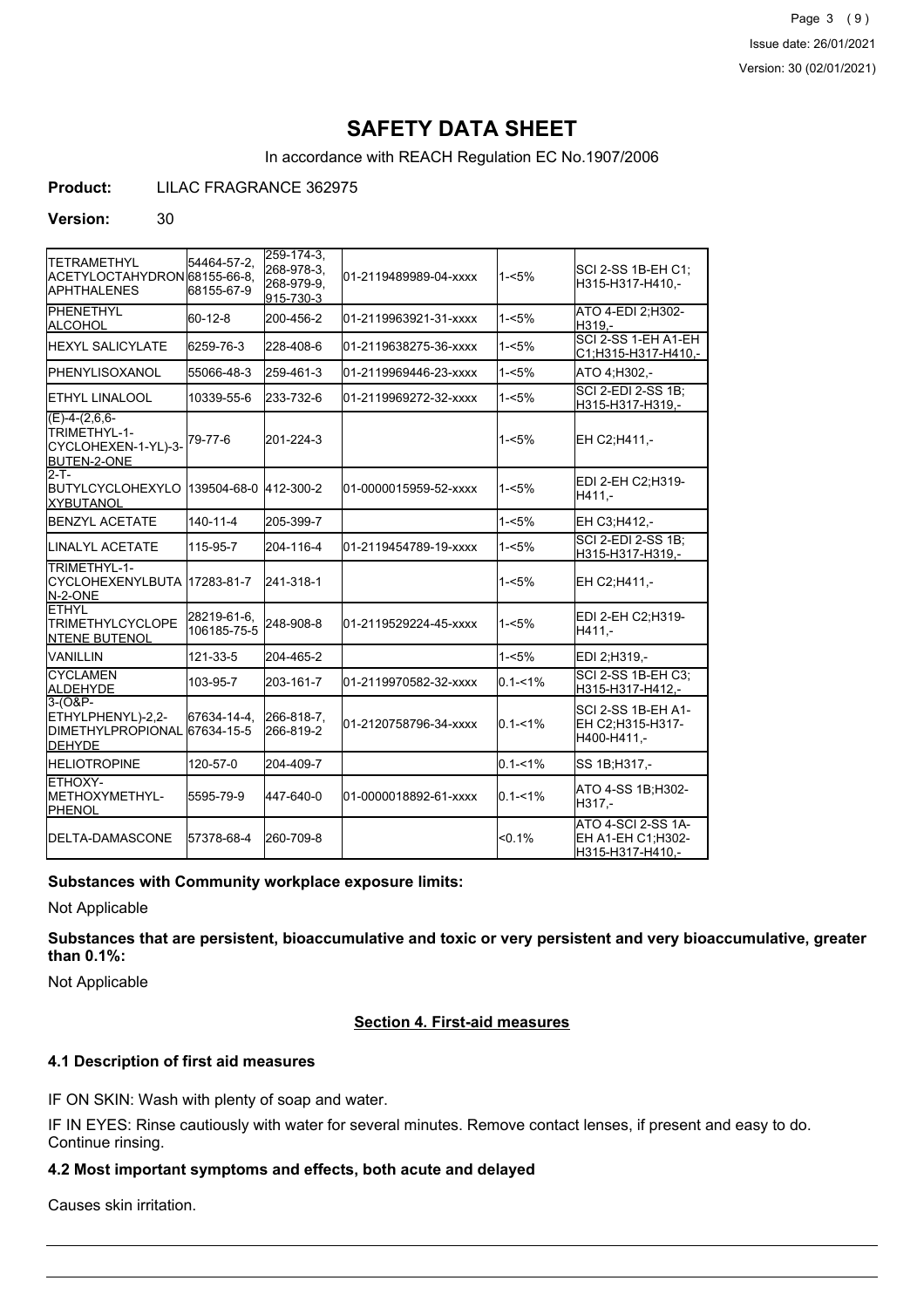Page 4 (9) Issue date: 26/01/2021 Version: 30 (02/01/2021)

# **SAFETY DATA SHEET**

In accordance with REACH Regulation EC No.1907/2006

**Product:** LILAC FRAGRANCE 362975

**Version:** 30

May cause an allergic skin reaction. Causes serious eye irritation.

# **4.3 Indication of any immediate medical attention and special treatment needed**

None expected, see Section 4.1 for further information.

# **SECTION 5: Firefighting measures**

# **5.1 Extinguishing media**

Suitable media: Carbon dioxide, Dry chemical, Foam.

#### **5.2 Special hazards arising from the substance or mixture**

In case of fire, may be liberated: Carbon monoxide, Unidentified organic compounds.

# **5.3 Advice for fire fighters:**

In case of insufficient ventilation, wear suitable respiratory equipment.

# **Section 6. Accidental release measures**

# **6.1 Personal precautions, protective equipment and emergency procedures:**

Avoid inhalation. Avoid contact with skin and eyes. See protective measures under Section 7 and 8.

#### **6.2 Environmental precautions:**

Keep away from drains, surface and ground water, and soil.

# **6.3 Methods and material for containment and cleaning up:**

Remove ignition sources. Provide adequate ventilation. Avoid excessive inhalation of vapours. Contain spillage immediately by use of sand or inert powder. Dispose of according to local regulations.

#### **6.4 Reference to other sections:**

Also refer to sections 8 and 13.

# **Section 7. Handling and storage**

# **7.1 Precautions for safe handling:**

Keep away from heat, sparks, open flames and hot surfaces. - No smoking. Use personal protective equipment as required. Use in accordance with good manufacturing and industrial hygiene practices. Use in areas with adequate ventilation Do not eat, drink or smoke when using this product.

# **7.2 Conditions for safe storage, including any incompatibilities:**

Store in a well-ventilated place. Keep container tightly closed. Keep cool. Ground/bond container and receiving equipment. Use explosion-proof electrical, ventilating and lighting equipment. Use only non-sparking tools. Take precautionary measures against static discharge.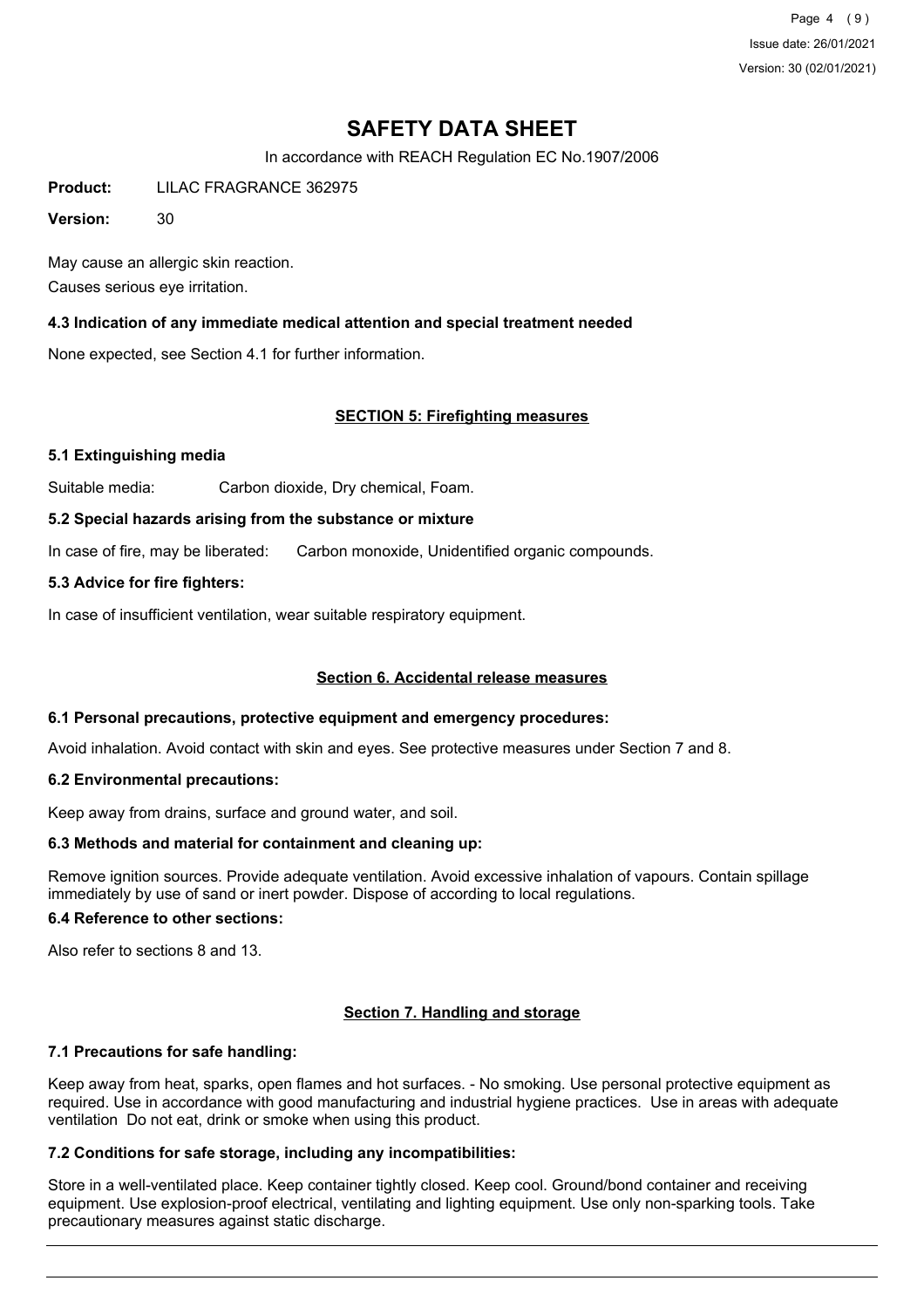Page 5 (9) Issue date: 26/01/2021 Version: 30 (02/01/2021)

# **SAFETY DATA SHEET**

In accordance with REACH Regulation EC No.1907/2006

**Product:** LILAC FRAGRANCE 362975

**Version:** 30

# **7.3 Specific end use(s):**

Fragrances: Use in accordance with good manufacturing and industrial hygiene practices.

# **Section 8. Exposure controls/personal protection**

# **8.1 Control parameters**

Workplace exposure limits: Not Applicable

# **8.2 Exposure Controls**

# **Eye / Skin Protection**

Wear protective gloves/eye protection/face protection

#### **Respiratory Protection**

Under normal conditions of use and where adequate ventilation is available to prevent build up of excessive vapour, this material should not require special engineering controls. However, in conditions of high or prolonged use, or high temperature or other conditions which increase exposure, the following engineering controls can be used to minimise exposure to personnel: a) Increase ventilation of the area with local exhaust ventilation. b) Personnel can use an approved, appropriately fitted respirator with organic vapour cartridge or canisters and particulate filters. c) Use closed systems for transferring and processing this material.

Also refer to Sections 2 and 7.

#### **Section 9. Physical and chemical properties**

# **9.1 Information on basic physical and chemical properties**

| Appearance:                                   | Clear colourless to pale yellow liquid       |
|-----------------------------------------------|----------------------------------------------|
| Odour:                                        | Not determined                               |
| <b>Odour threshold:</b>                       | Not determined                               |
| pH:                                           | Not determined                               |
| Melting point / freezing point:               | Not determined                               |
| Initial boiling point / range:                | Not determined                               |
| <b>Flash point:</b>                           | $>$ 100 °C                                   |
| <b>Evaporation rate:</b>                      | Not determined                               |
| Flammability (solid, gas):                    | Not determined                               |
| Upper/lower flammability or explosive limits: | Product does not present an explosion hazard |
| Vapour pressure:                              | 0.15568196 mmHg                              |
| Vapour density:                               | Not determined                               |
| <b>Relative density:</b>                      | $0.9850 - 0.9890$                            |
| Solubility(ies):                              | Not determined                               |
| Partition coefficient: n-octanol/water:       | Not determined                               |
| Auto-ignition temperature:                    | Not determined                               |
| <b>Decomposition temperature:</b>             | Not determined                               |
| <b>Viscosity:</b>                             | Not determined                               |
|                                               |                                              |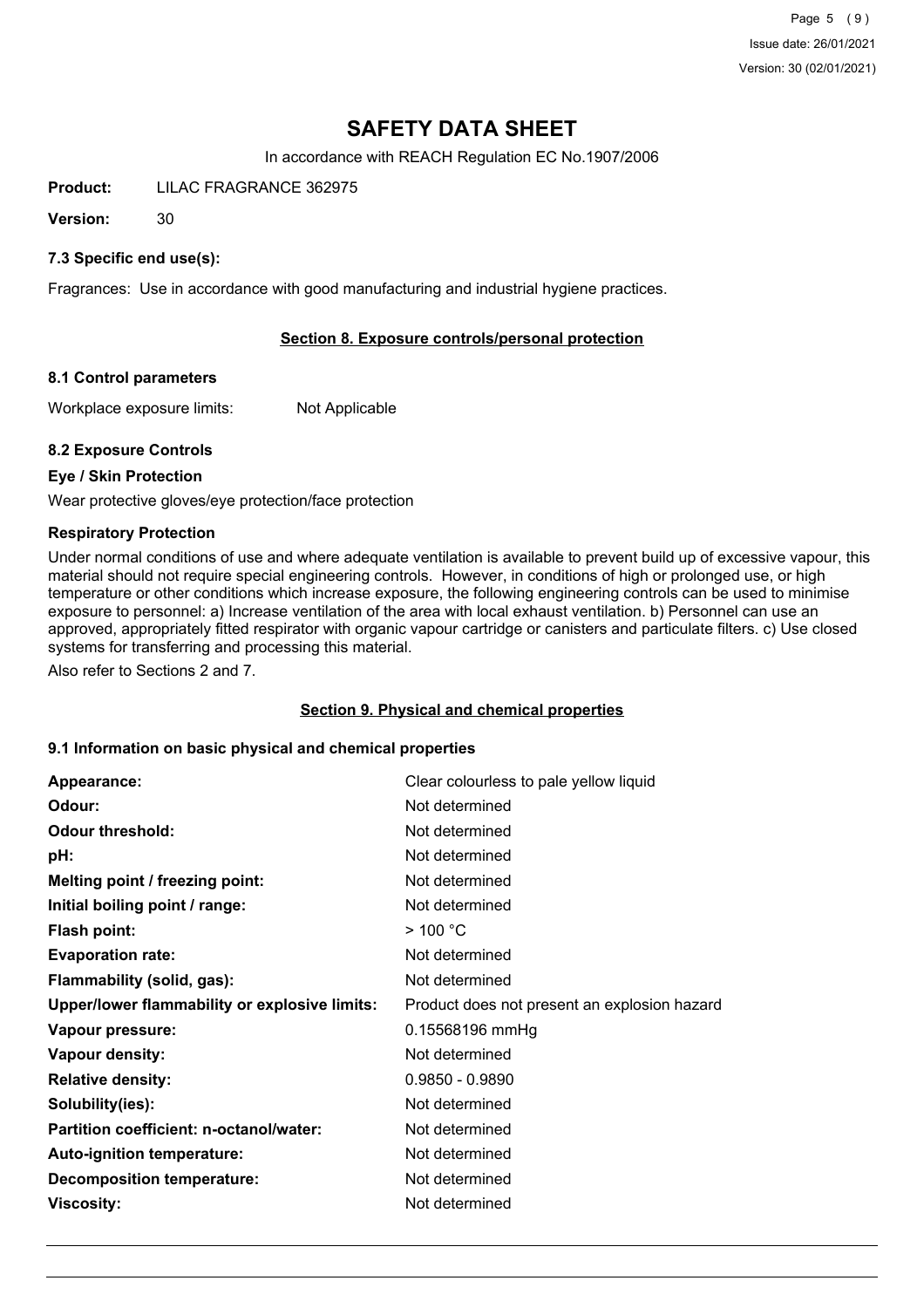Page 6 (9) Issue date: 26/01/2021 Version: 30 (02/01/2021)

# **SAFETY DATA SHEET**

In accordance with REACH Regulation EC No.1907/2006

**Product:** LILAC FRAGRANCE 362975

**Version:** 30

**Explosive properties:** Not expected **Oxidising properties:** Not expected

**9.2 Other information:** None available

# **Section 10. Stability and reactivity**

#### **10.1 Reactivity:**

Presents no significant reactivity hazard, by itself or in contact with water.

### **10.2 Chemical stability:**

Good stability under normal storage conditions.

### **10.3 Possibility of hazardous reactions:**

Not expected under normal conditions of use.

#### **10.4 Conditions to avoid:**

Avoid extreme heat.

#### **10.5 Incompatible materials:**

Avoid contact with strong acids, alkalis or oxidising agents.

# **10.6 Hazardous decomposition products:**

Not expected.

# **Section 11. Toxicological information**

# **11.1 Information on toxicological effects**

This mixture has not been tested as a whole for health effects. The health effects have been calculated using the methods outlined in Regulation (EC) No 1272/2008 (CLP).

| <b>Acute Toxicity:</b>             | Based on available data the classification criteria are not met. |
|------------------------------------|------------------------------------------------------------------|
| <b>Acute Toxicity Oral</b>         | >5000                                                            |
| <b>Acute Toxicity Dermal</b>       | >5000                                                            |
| <b>Acute Toxicity Inhalation</b>   | Not Available                                                    |
| <b>Skin corrosion/irritation:</b>  | Skin Corrosion / Irritation Category 2                           |
| Serious eye damage/irritation:     | Eye Damage / Irritation Category 2                               |
| Respiratory or skin sensitisation: | Sensitization - Skin Category 1                                  |
| Germ cell mutagenicity:            | Based on available data the classification criteria are not met. |
| <b>Carcinogenicity:</b>            | Based on available data the classification criteria are not met. |
| <b>Reproductive toxicity:</b>      | Based on available data the classification criteria are not met. |
| <b>STOT-single exposure:</b>       | Based on available data the classification criteria are not met. |
| <b>STOT-repeated exposure:</b>     | Based on available data the classification criteria are not met. |
| <b>Aspiration hazard:</b>          | Based on available data the classification criteria are not met. |

**Information about hazardous ingredients in the mixture**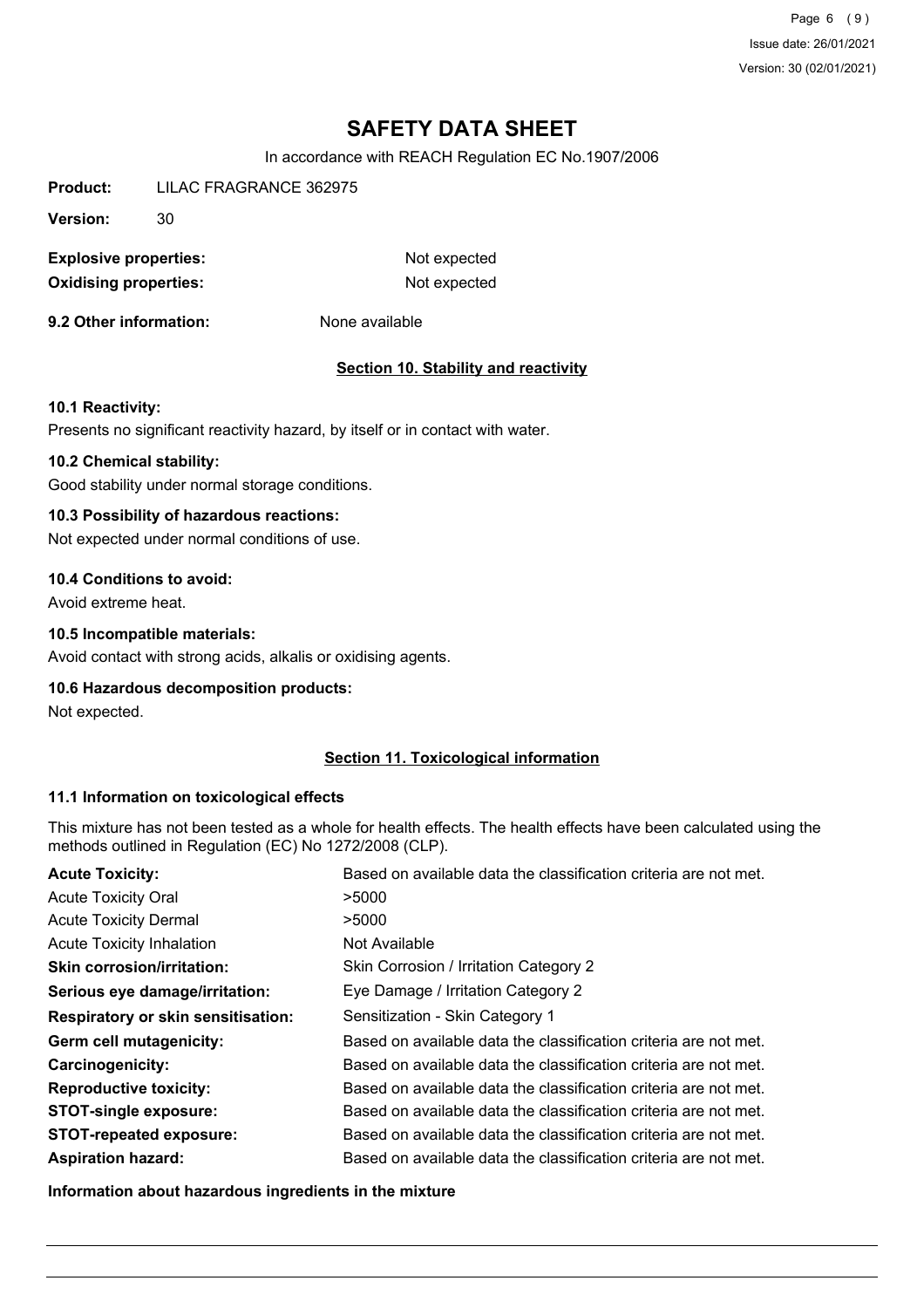Page 7 (9) Issue date: 26/01/2021 Version: 30 (02/01/2021)

# **SAFETY DATA SHEET**

In accordance with REACH Regulation EC No.1907/2006

**Product:** LILAC FRAGRANCE 362975

# **Version:** 30

| Ingredient                    | <b>CAS</b>  | EC.               | LD50/ATE Oral | LD50/ATE<br><b>Dermal</b> | LC50/ATE<br><b>Inhalation</b> | <b>LC50</b><br>Route      |
|-------------------------------|-------------|-------------------|---------------|---------------------------|-------------------------------|---------------------------|
| <b>IPHENETHYL</b><br>IALCOHOL | $ 60-12-8 $ | $ 200 - 456 - 2 $ | 1610          | 2500                      | Not available                 | <b>INot</b><br>lavailable |
| IPHENYLISOXANOL               | 55066-48-3  | $ 259 - 461 - 3 $ | 1830          | 3100                      | Not available                 | <b>Not</b><br>lavailable  |

Refer to Sections 2 and 3 for additional information.

# **Section 12. Ecological information**

# **12.1 Toxicity:**

Toxic to aquatic life with long lasting effects.

| 12.2 Persistence and degradability: | Not available |
|-------------------------------------|---------------|
| 12.3 Bioaccumulative potential:     | Not available |
| 12.4 Mobility in soil:              | Not available |

# **12.5 Results of PBT and vPvB assessment:**

This substance does not meet the PBT/vPvB criteria of REACH, annex XIII.

**12.6 Other adverse effects:** Not available

# **Section 13. Disposal considerations**

# **13.1 Waste treatment methods:**

Dispose of in accordance with local regulations. Avoid disposing into drainage systems and into the environment. Empty containers should be taken to an approved waste handling site for recycling or disposal.

# **Section 14. Transport information**

| 14.1 UN number:                    | UN3082                                                                                                                |
|------------------------------------|-----------------------------------------------------------------------------------------------------------------------|
| 14.2 UN Proper Shipping Name:      | ENVIRONMENTALLY HAZARDOUS SUBSTANCE, LIQUID, N.O.S.<br>(TETRAMETHYL ACETYLOCTAHYDRONAPHTHALENES, HEXYL<br>SALICYLATE) |
| 14.3 Transport hazard class(es):   | 9                                                                                                                     |
| <b>Sub Risk:</b>                   |                                                                                                                       |
| 14.4. Packing Group:               | Ш                                                                                                                     |
| <b>14.5 Environmental hazards:</b> | This is an environmentally hazardous substance.                                                                       |
| 14.6 Special precautions for user: | None additional                                                                                                       |
|                                    | 14.7 Transport in bulk according to Annex II of MARPOL73/78 and the IBC Code:                                         |

Not applicable

# **Section 15. Regulatory information**

**15.1 Safety, health and environmental regulations/legislation specific for the substance or mixture** None additional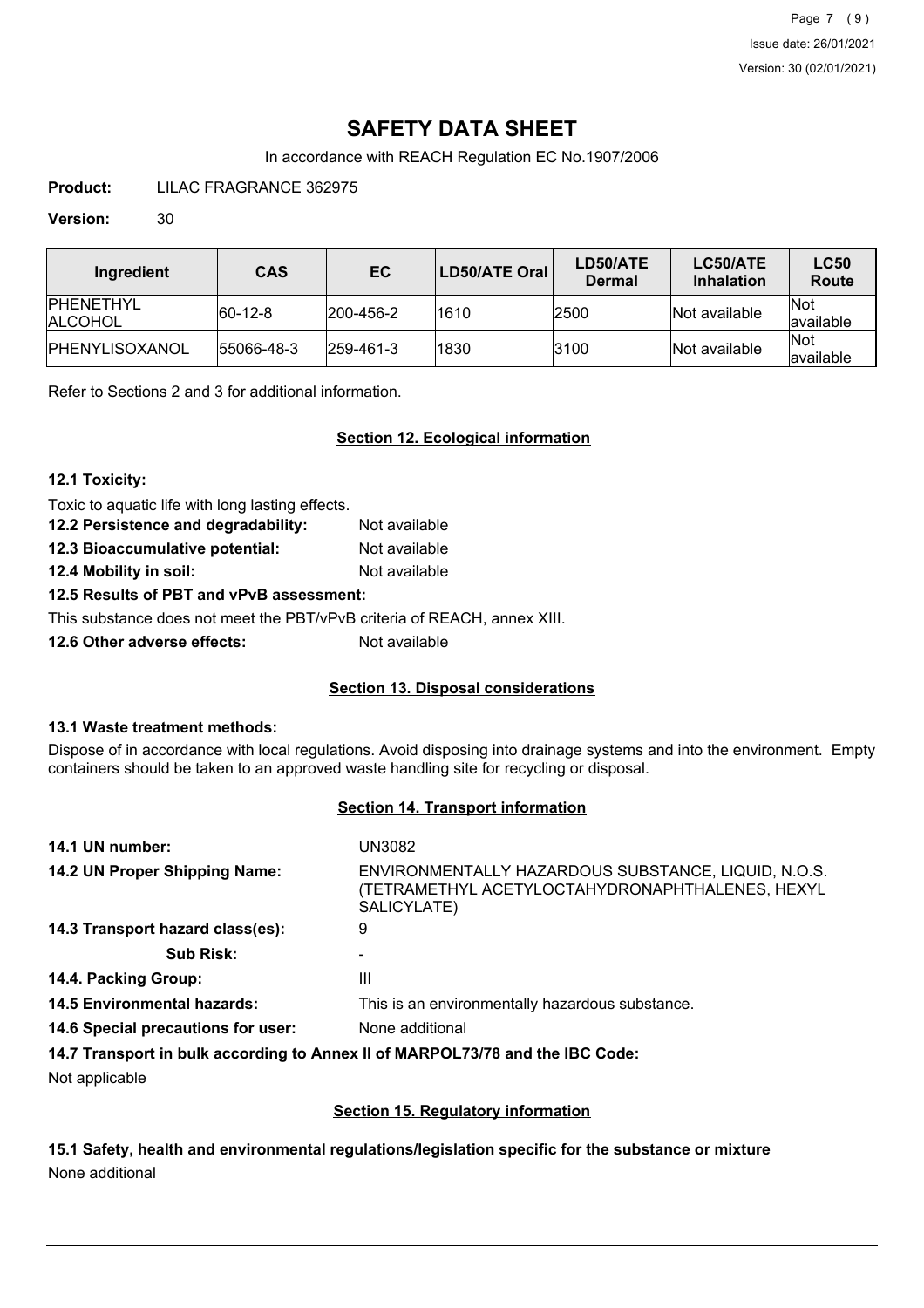Page 8 (9) Issue date: 26/01/2021 Version: 30 (02/01/2021)

# **SAFETY DATA SHEET**

In accordance with REACH Regulation EC No.1907/2006

**Product:** LILAC FRAGRANCE 362975

**Version:** 30

# **15.2 Chemical Safety Assessment**

A Chemical Safety Assessment has not been carried out for this product.

# **Section 16. Other information**

| <b>Concentration % Limits:</b>             | EH C2=29.83% EH C3=2.98% SCI 2=80.00% EDI 2=45.87% EDI 2A=45.<br>87% SS 1=12.50% |
|--------------------------------------------|----------------------------------------------------------------------------------|
| <b>Total Fractional Values:</b>            | EH C2=3.35 EH C3=33.60 SCI 2=1.25 EDI 2=2.18 EDI 2A=2.18 SS 1=8.<br>00           |
| $\mathbf{r}$ , $\mathbf{r}$ , $\mathbf{r}$ |                                                                                  |

#### **Key to revisions:**

SECTION 3: Composition/information on ingredients

# **Key to abbreviations:**

| <b>Abbreviation</b> | <b>Meaning</b>                                                                                                                      |
|---------------------|-------------------------------------------------------------------------------------------------------------------------------------|
| ATO 4               | Acute Toxicity - Oral Category 4                                                                                                    |
| EDI <sub>2</sub>    | Eye Damage / Irritation Category 2                                                                                                  |
| EH A1               | Hazardous to the Aquatic Environment - Acute Hazard Category 1                                                                      |
| EH <sub>C1</sub>    | Hazardous to the Aquatic Environment - Long-term Hazard Category 1                                                                  |
| EH <sub>C2</sub>    | Hazardous to the Aquatic Environment - Long-term Hazard Category 2                                                                  |
| EH <sub>C3</sub>    | Hazardous to the Aquatic Environment - Long-term Hazard Category 3                                                                  |
| H302                | Harmful if swallowed.                                                                                                               |
| H315                | Causes skin irritation.                                                                                                             |
| H317                | May cause an allergic skin reaction.                                                                                                |
| H319                | Causes serious eye irritation.                                                                                                      |
| H400                | Very toxic to aquatic life.                                                                                                         |
| H410                | Very toxic to aquatic life with long lasting effects.                                                                               |
| H411                | Toxic to aquatic life with long lasting effects.                                                                                    |
| H412                | Harmful to aquatic life with long lasting effects.                                                                                  |
| P261                | Avoid breathing vapour or dust.                                                                                                     |
| P <sub>264</sub>    | Wash hands and other contacted skin thoroughly after handling.                                                                      |
| P270                | Do not eat, drink or smoke when using this product.                                                                                 |
| P272                | Contaminated work clothing should not be allowed out of the workplace.                                                              |
| P273                | Avoid release to the environment.                                                                                                   |
| P <sub>280</sub>    | Wear protective gloves/eye protection/face protection.                                                                              |
| P301/312            | IF SWALLOWED: call a POISON CENTER or doctor/physician if you feel unwell.                                                          |
| P302/352            | IF ON SKIN: Wash with plenty of soap and water.                                                                                     |
| P305/351/338        | IF IN EYES: Rinse cautiously with water for several minutes. Remove contact lenses, if present and easy to<br>do. Continue rinsing. |
| P330                | Rinse mouth.                                                                                                                        |
| P333/313            | If skin irritation or rash occurs: Get medical advice/attention.                                                                    |
| P337/313            | If eye irritation persists: Get medical advice/attention.                                                                           |
| P362                | Take off contaminated clothing and wash before reuse.                                                                               |
| P363                | Wash contaminated clothing before reuse.                                                                                            |